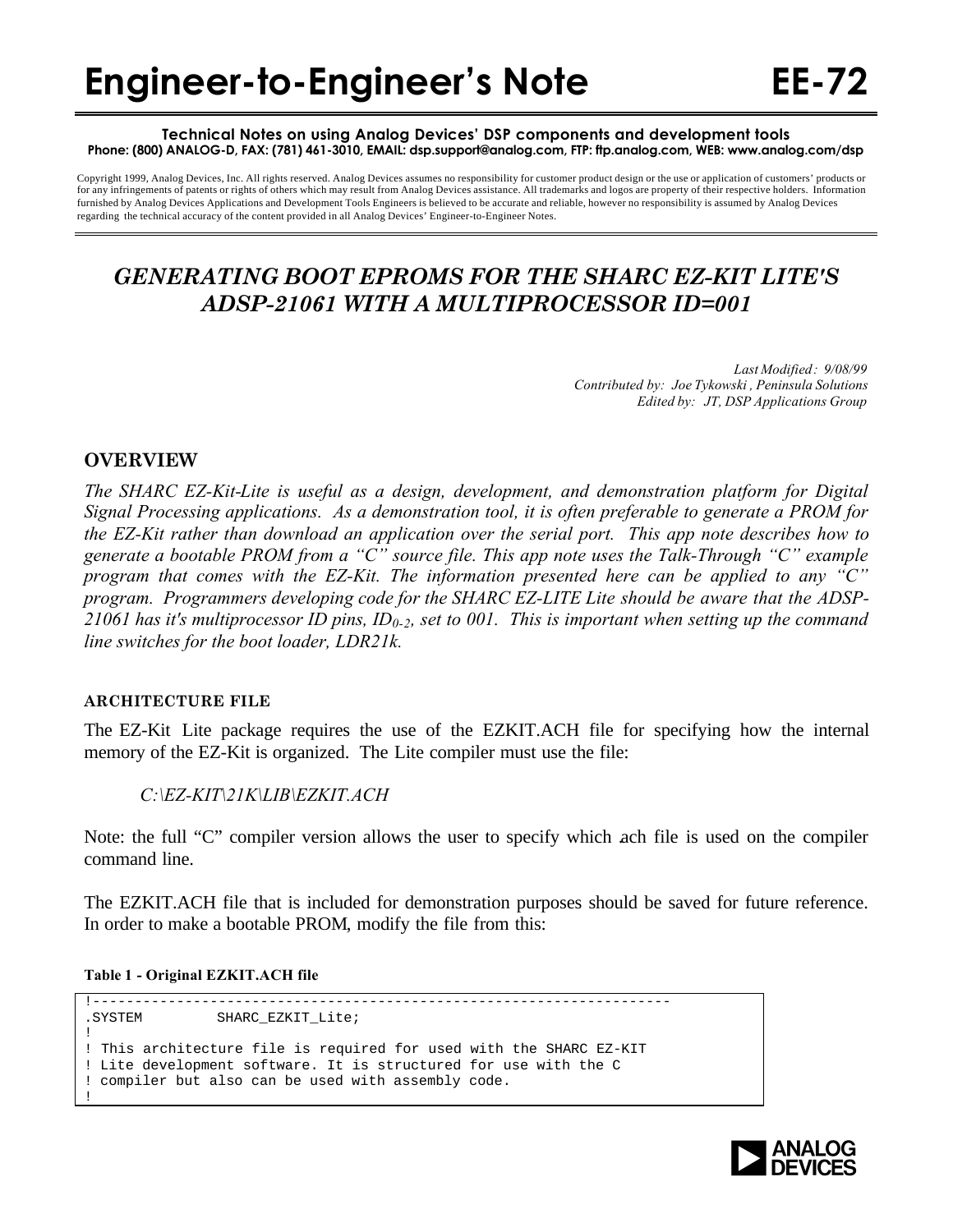```
! This architecture file allocates:
! Internal 133 words of 48-bit run-time header in memory block 0
! 16 words of 48-bit initialization code in memory block 0
! 619 words of 48-bit kernel code in memory block 0
! 7424 words of 48-bit C code space in memory block 0
! 4K words of 32-bit PM C data space in memory block 0
!
! 8K words of 32-bit C DM data space in memory block 1
! 4K words of 32-bit C heap space in memory block 1
! 3712 words of 32-bit C stack space in memory block 1
! 384 words of 32-bit kernel data in memory block 1
.PROCESSOR = ADSP21061;
! -------------------------------------------------------------
! Internal memory Block 0
! -------------------------------------------------------------
\texttt{.SEGMENT/RAM/BEGIN=0x00020000 / END=0x00020084 /PM/WIDTH=48} \texttt{seg_rth}; \\ \texttt{.SEGMENT/RAM/BEGIN=0x00020085 / END=0x00020094 /PM/WIDTH=48} \texttt{seg_init};\texttt{.SEGMENT/RAM/BEGIN=0x00020085} \texttt{/END=0x00020094} \texttt{/PM/WIDTH=48} \texttt{seq\_init}; \\ \texttt{.SEGMENT/RAM/BEGIN=0x00020095} \texttt{/END=0x0002022f} \texttt{/PM/WIDTH=48} \texttt{seq\_knlc} \texttt{;} \\.SEGMENT/RAM/BEGIN=0x00020095 /END=0x000202ff /PM/WIDTH=48.SEGMENT/RAM/BEGIN=0x00020300 /END=0x00021fff /PM/WIDTH=48 seg_pmco;
.SEGMENT/RAM/BEGIN=0x00023000 /END=0x00023fff /PM/WIDTH=32 seg_pmda;
! -------------------------------------------------------------
! Internal memory Block 1
! -------------------------------------------------------------
.SEGMENT/RAM/BEGIN=0x00024000 /END=0x00025fff /DM/WIDTH=32 seg_dmda;
.SEGMENT/RAM/BEGIN=0x00026000 /END=0x00026fff /DM/WIDTH=32 /cheap seg_heap;
.SEGMENT/RAM/BEGIN=0x00027000 /END=0x00027e7f /DM/WIDTH=32 seg_stak;
.SEGMENT/RAM/BEGIN=0x00027e80 /END=0x00027fff /DM/WIDTH=32 seg_knld;
! -------------------------------------------------------------
! External Memory Select 1 is reserved for the UART.
! -------------------------------------------------------------
```
.ENDSYS;

#### To this:

**Table 2 - "Promable" EZKIT.ACH file**

!--------------------------------------------------------------------- .SYSTEM SHARC\_EZKIT\_Lite; ! ! This architecture file is required for used with the SHARC EZ-KIT ! Lite development software. It is structured for use with the C ! compiler but also can be used with assembly code. ! ! When compiling with g21k the "-nomem" switch should be used to ! disable unnecessary runtime initialization. ! ! This architecture file allocates: ! Internal 133 words of 48-bit run-time header in memory block 0 ! 16 words of 48-bit initialization code in memory block 0 ! 8043 words of 48-bit C code space in memory block 0 ! 4K words of 32-bit PM C data space in memory block 0 ! ! 8K words of 32-bit C DM data space in memory block 1 ! 4K words of 32-bit C heap space in memory block 1 ! 4K words of 32-bit C stack space in memory block 1 .PROCESSOR = ADSP21061;

EN-72 Page 2

Technical Notes on using Analog Devices' DSP components and development tools Phone: (800) ANALOG-D, FAX: (781) 461-3010, FTP: ftp.analog.com, EMAIL: dsp.support@analog.com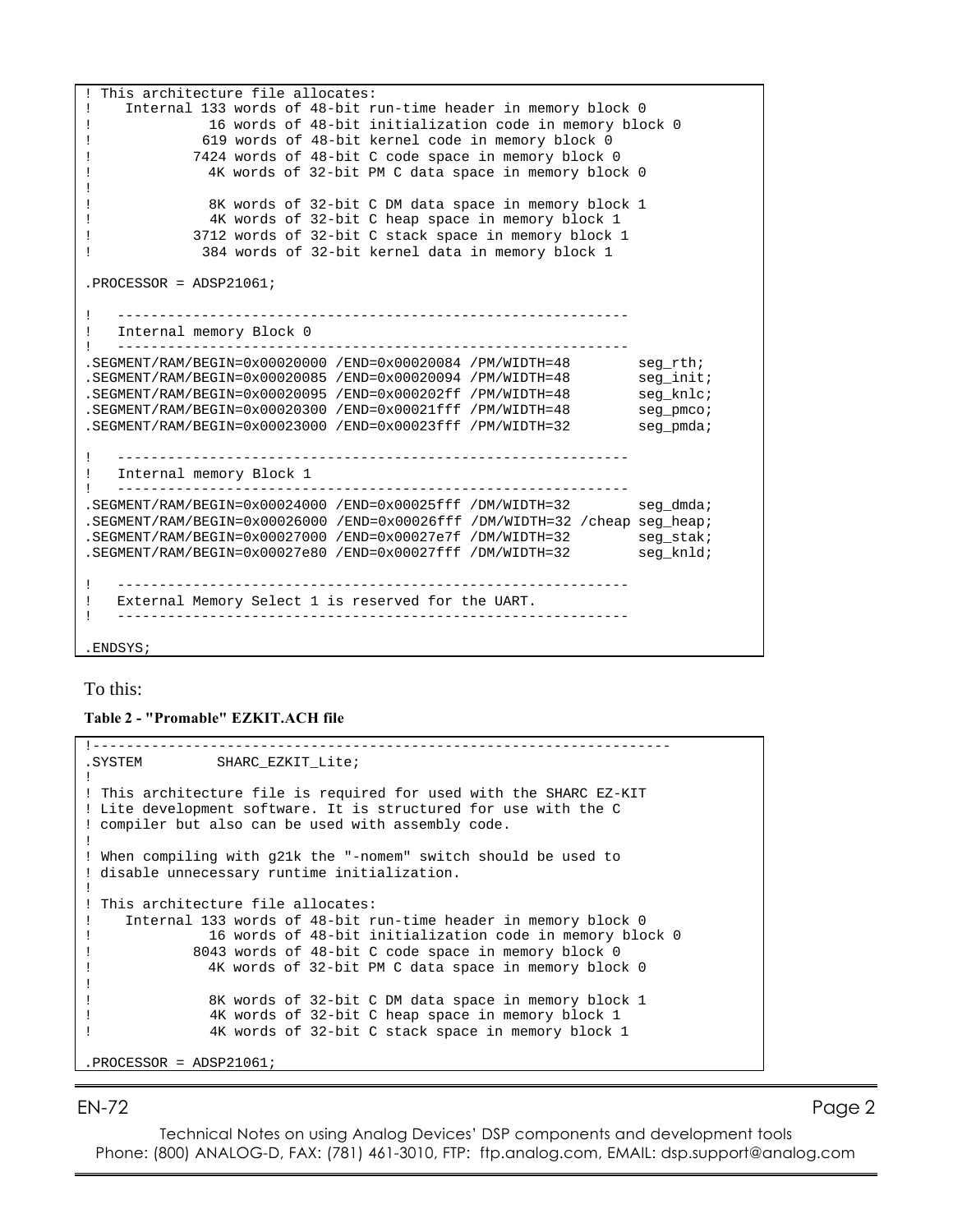```
! -------------------------------------------------------------
! Internal memory Block 0
! -------------------------------------------------------------
.SEGMENT/RAM/BEGIN=0x00020000 /END=0x00020084 /PM/WIDTH=48 seg_rth;
\texttt{.SEGMENT/RAM/BEGIN=0x00020085} \quad \texttt{/END=0x00020094} \quad \texttt{/PM/WDTH=48} \quad \texttt{seg\_init}; \\ \texttt{.SEGMENT/RAM/BEGIN=0x00020095} \quad \texttt{/END=0x00021fft} \quad \texttt{/PM/WDTH=48} \quad \texttt{seg\_pmco} \quad \texttt{3}.SEGMENT/RAM/BEGIN=0x00020095 /END=0x00021fft /PM/WIDTH=48.SEGMENT/RAM/BEGIN=0x00023000 /END=0x00023fff /PM/WIDTH=32 seg_pmda;
! -------------------------------------------------------------
! Internal memory Block 1
! -------------------------------------------------------------
.SEGMENT/RAM/BEGIN=0x00024000 /END=0x00025fff /DM/WIDTH=32 seg_dmda;
.SEGMENT/RAM/BEGIN=0x00026000 /END=0x00026fff /DM/WIDTH=32 /cheap seg_heap;
.SEGMENT/RAM/BEGIN=0x00027000 /END=0x00027fff /DM/WIDTH=32 seg_stak;
! -------------------------------------------------------------
! External Memory Select 1 is reserved for the UART.
! -------------------------------------------------------------
.ENDSYS;
```
The files look very similar. The file shown in Table 2 reclaims the memory space previously occupied by the Ez-Kit's Kernel (used for downloading demonstration programs, examining memory, etc.) by removing the *seg\_knlc* and *seg\_knld* regions.

### **COMPILER COMMAND LINE**

The compiler command line is shown in Table 3. Not all options shown are available for use with the EZ-Kit Lite compiler. They are shown for user's who may upgrade to the full "C" compiler version. This command will compile the "C" modules and link in the appropriate "C" library functions.

#### **Table 3 - Compiler command line**

C:\EZ-KIT\EZSHARC\TT\> g21k -o prom.exe -map -nomem -save-temps -mlistm -Wall -a c:\ez-kit\21k\lib\ezkit.ach -runhdr c:\ez-kit\21k\lib\060\_hdr.obj tt.c

| Where: |  |
|--------|--|
|        |  |

| g21k                                  | Invokes the "C" compiler.                    |
|---------------------------------------|----------------------------------------------|
| -o prom.exe                           | Places the output in the<br>"PROM.EXE" file. |
| -map                                  | Generates a "PROM MAP" file.                 |
| -nomem                                | Do not run the MEM21K initializer.           |
| $-Wa11$                               | Generate warning messages.                   |
| -a c:\ez-kit\21k\lib\ezkit.ach        | Specify the architecture file.               |
| -runhdr c:\ez-kit\21k\lib\060_hdr.obj | Specify the runtime header file. This        |

Technical Notes on using Analog Devices' DSP components and development tools Phone: (800) ANALOG-D, FAX: (781) 461-3010, FTP: ftp.analog.com, EMAIL: dsp.support@analog.com